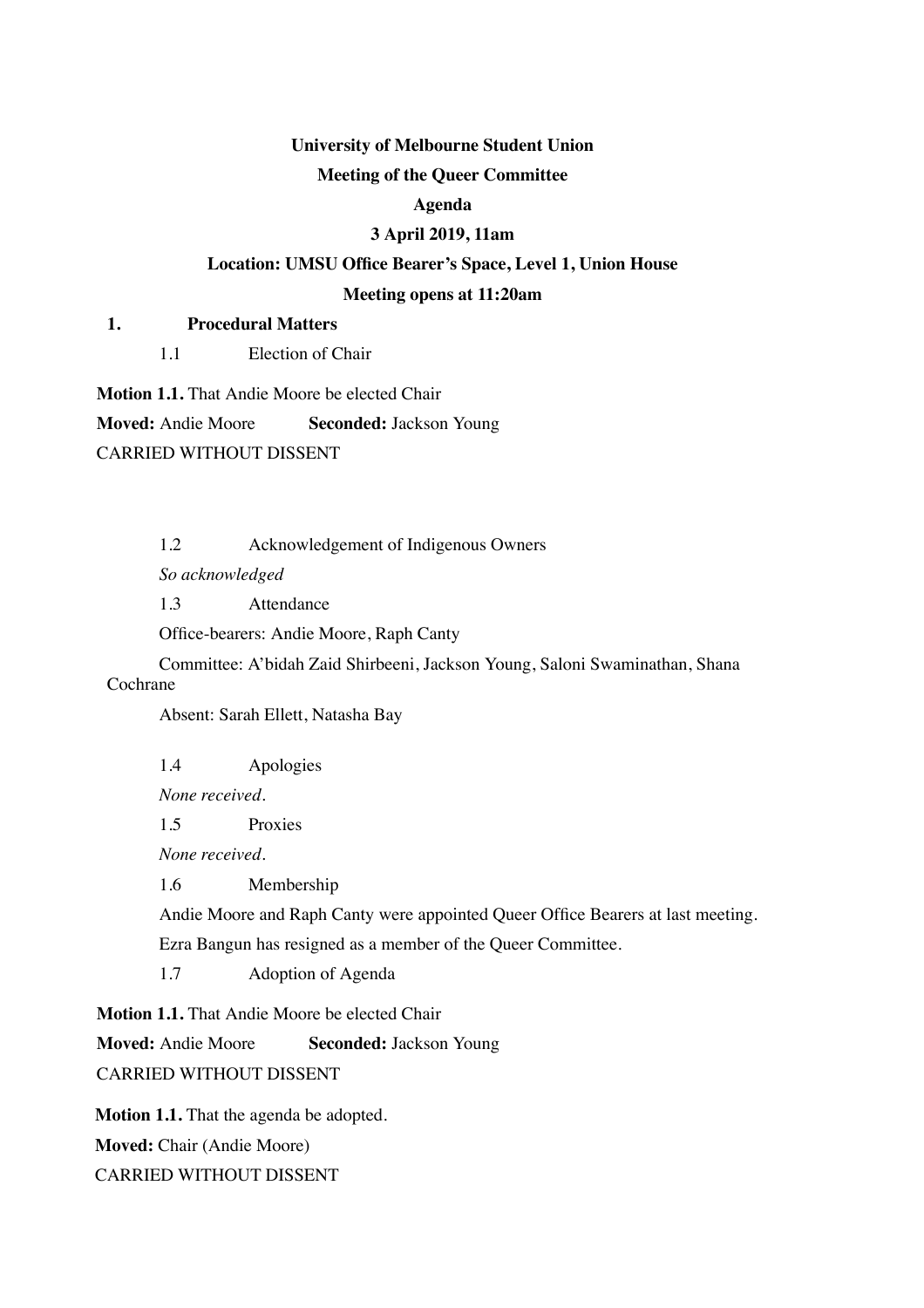# **2. Confirmation of Previous Minutes**

**Motion 2.1.** That the minutes of Meeting 22 March presented via email be recognised as a fair and accurate recording of proceedings at that meeting

**Moved:** Chair (Andie Moore)

CARRIED WITHOUT DISSENT

# **3. Conflict of Interest Declarations**

*None declared.*

### **4. Matters Arising from the Minutes**

*None.*

**5. Correspondence**

*None received.*

# **6. Office Bearer Report**

None submitted. Andie and Raph delivered a verbal report.

TDoV Cupcakes, Being Frank

Southbank 40 people. G&Ts same amount of spending second event. Far over budget. Midyear review, chance to talk about increasing funding or decrease spending. \$3,000-\$4,000

Collective attendance is amazing. Queer Lunch attendance dying down a little

CAMP to be launched in O-Week Semester two

QC

**7. Other Reports**

**None**

**8. Motions on Notice**

**Motion 8.1.** To approve up to \$350 from the Queer Space Maintenance budget line to spend on Non-latex condoms, Female condoms and Dental Dams from Glyde Health.

**Mover: Raph Canty Seconder: Andie Moore CARRIED WITHOUT DISSENT**

**Motion 8.2.** To approve \$7.60 from the Stationary Budget Line to be spent on Sharpie pens for the office

# **Mover: Raph Canty Seconder: Andie Moore CARRIED WITHOUT DISSENT**

Andie explained that at the moment we have special teas in the Queer Space, but that currently they are only made iced because it is too difficult to make hot, as there are not teapots. Andie proposed buying small, single-cup infusers so people can make their special teas hot in the Queer Space.

**Motion 9.3.** To approve \$10 from the Queer Space Maintenance Budget Line to be spent on infusers to make tea

| <b>Mover: Raph Canty</b> | S |
|--------------------------|---|
| CARRIED WITHOUT DISSENT  |   |

**Mover: Raph Canty Seconder: Andie Moore**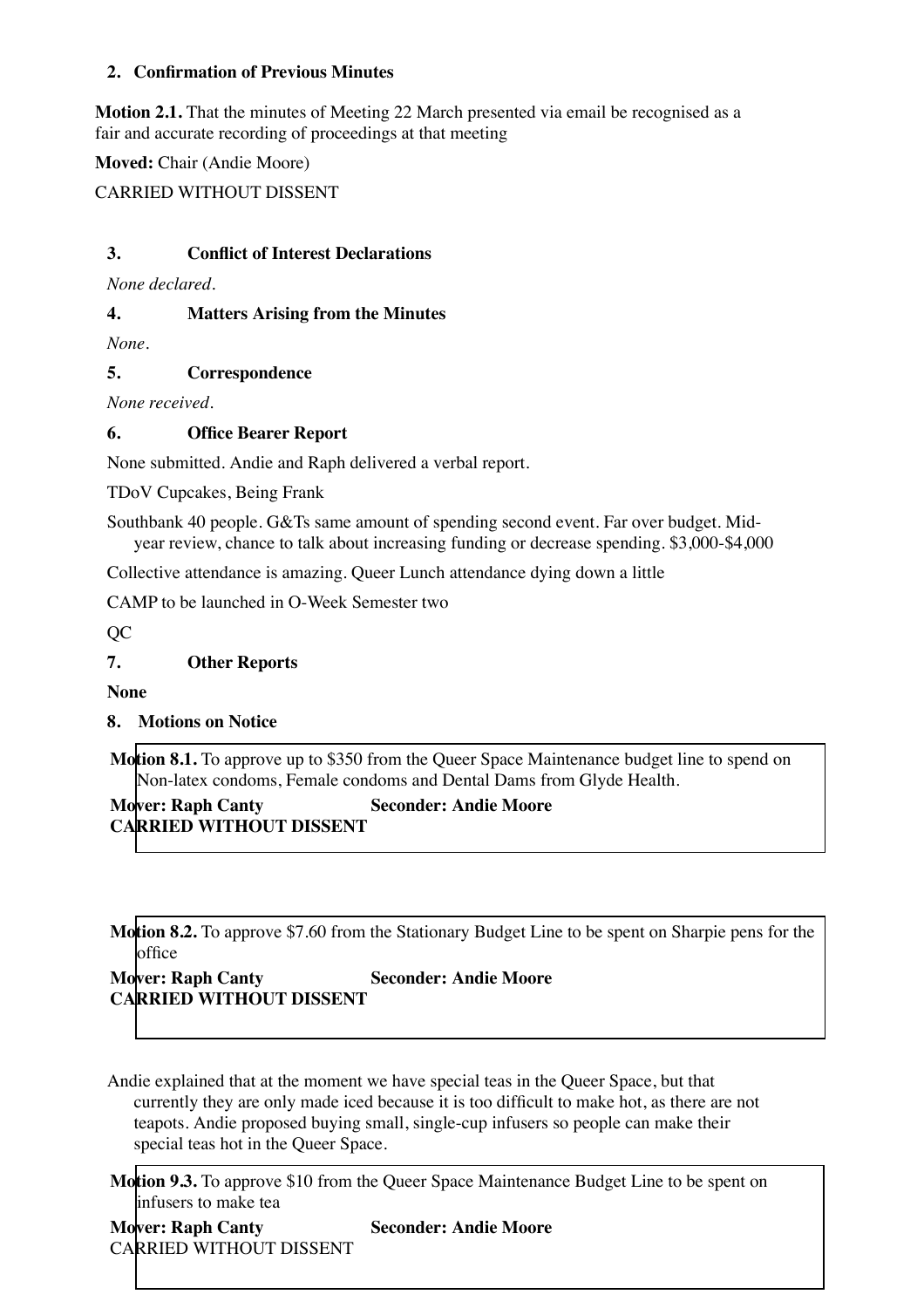**Motion 9.4.** To approve up to \$50 from the Queer Space Maintenance Budget Line to spend on more milk and snacks for the Queer Space

**Mover: Raph Canty Seconder: Andie Moore CARRIED WITHOUT DISSENT**

CARRIED WITHOUT DISSENTIAL

**Motion 9.5.** To approve up to \$70 from the Queer Space Maintenance Budget Line to spend on tampons for the Queer Space

**Mover: Raph Canty Seconder: Andie Moore CARRIED WITHOUT DISSENT**

**Motion 9.6.** To approve up to \$100 from the Queer Space Maintenance Budget Line to spend on a rug for the Queer Space

**Mover: Raph Canty Seconder: Andie Moore CARRIED WITHOUT DISSENT**

**Motion 9.7.** To approve up to \$120 from the Queer Space Maintenance Budget Line to spend on an order of Biocups for the Queer Space

**Mover: Raph Canty <b>Seconder: Andie Moore CARRIED WITHOUT DISSENT**

Andie explained that they and Raph had discussed buying branded Queer Department cups, but realised they were quite expensive. Andie proposed buying a Queer Department branded stamp, and to manually stamp the cups.

Jackson raised that this could also be used for future Queer Department events as well, like G&Ts with the LGBTs.

**Motion 9.8.** To approve up to \$50 from the Queer Space Maintenance Budget Line to spend on a promotional stamp to give the cups Queer branding.

**Mover: Raph Canty Seconder: Andie Moore** CARRIED WITHOUT DISSENT

#### **9. Motions Without Notice**

*None.*

#### **10. Other Business**

Raph encouraged committee members to tell their friends to apply to be editors of CAMP Magazine, and spread the word.

Andie raised that Radical Education Week was happening the following week after the meeting, and that the Queer Department was looking forward to collaborating closely with the Enviro Department to run workshops for it.